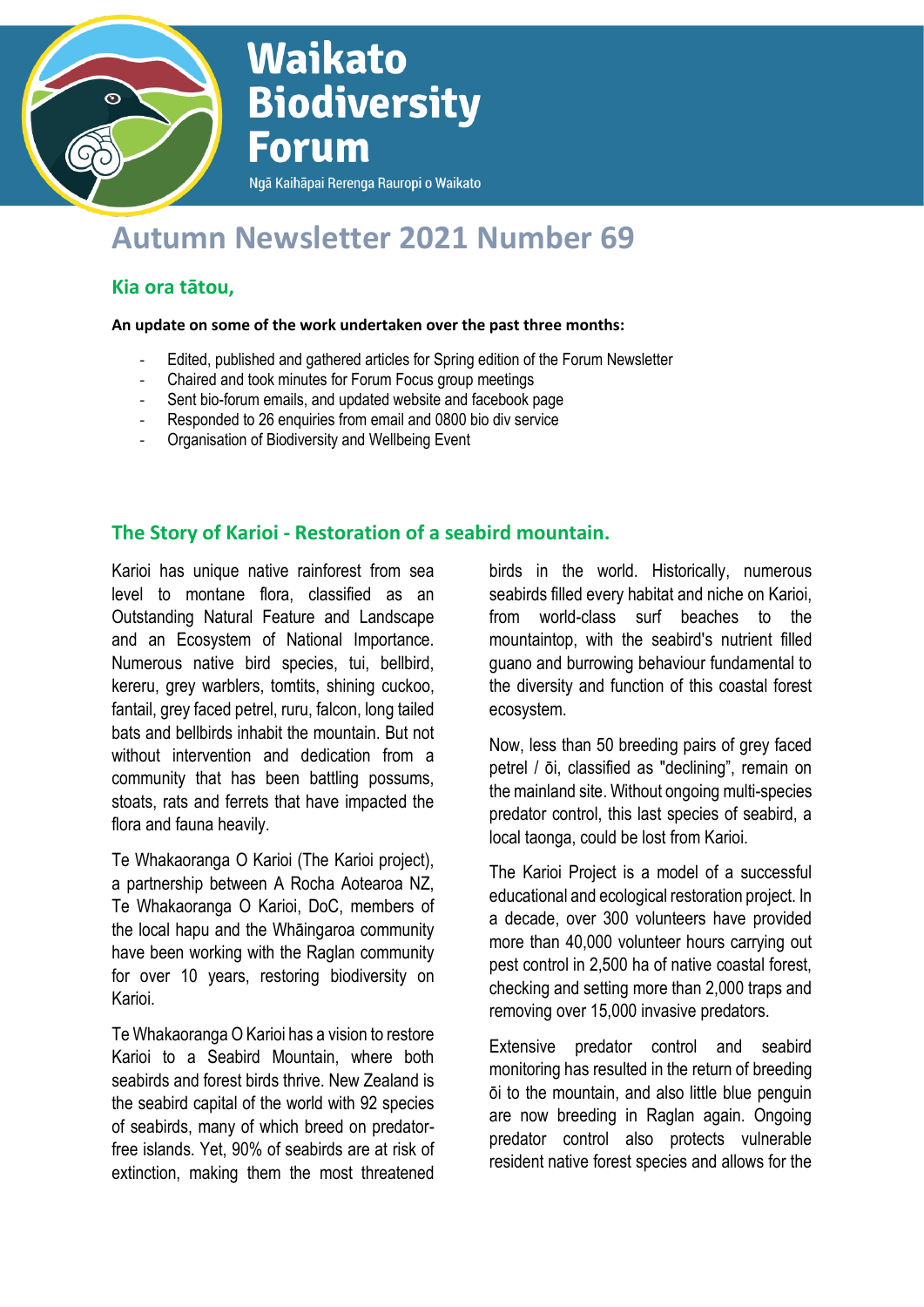potential re-introduction of previously existing native wildlife like Kaka.

Environmental education plays a significant role in the project. 75 senior students from Raglan Area school have taken part in outside the classroom learning via the Manaaki Ao (Earthcare) programme, and four graduates from the programme are employed by the Karioi Project to undertake conservation and restoration on Karioi. Providing much needed employment to young adults and school leavers, in conservation and ecological restoration, has been one of the main inspirational drivers for the Karioi Project.

The Karioi project also runs the Backyard Hub programme which started due to demand from the community to control predators in their own backyards. The programme educates local residents on the impact of predators, shares the project's vision, and supplies people with education, advice, traps and training so they can contribute to the project - even if it is just by having a trap in their own backyard. To date,

265 local households are carrying out predator control on their own property – with an aim (that aligns with the NZ Government) for Raglan be predator free.

The project recently created a short film 'Karioi' presented by Patagonia, who have supported the Karioi Project as part of their 1% For the Planet environmental grants programme. Kristel van Houte – project manager says "We're excited to be sharing our story with the rest of the world as a way to highlight the urgent need for local community action to protect biodiversity. A third of the world's seabirds call New Zealand home, but their nesting habitats are under threat from introduced predators, overfishing and climate change. We hope our short film will encourage and inspire more people to do the same in their communities – giving nature a voice."

The film is currently screening on the Aotearoa Surf film tour and private screenings – and will be available online later this year. <https://www.karioiproject.co.nz/>



## **Piako Catchment Forum - The Seed Collectors Diary**

February to April is an exciting and busy time for native eco-sourced seed collectors. It is a veritable smorgasbord out there. My small but merry band of seed collectors is focussed on the species that were once common in our local lowland forests but are now uncommon or rare.

The reason for this is so that local nurseries can have the opportunity to grow these species to plant back into restoration projects. Thus helping make our projects to be as representative as possible of the majestic lowland forests that once clothed this fertile valley.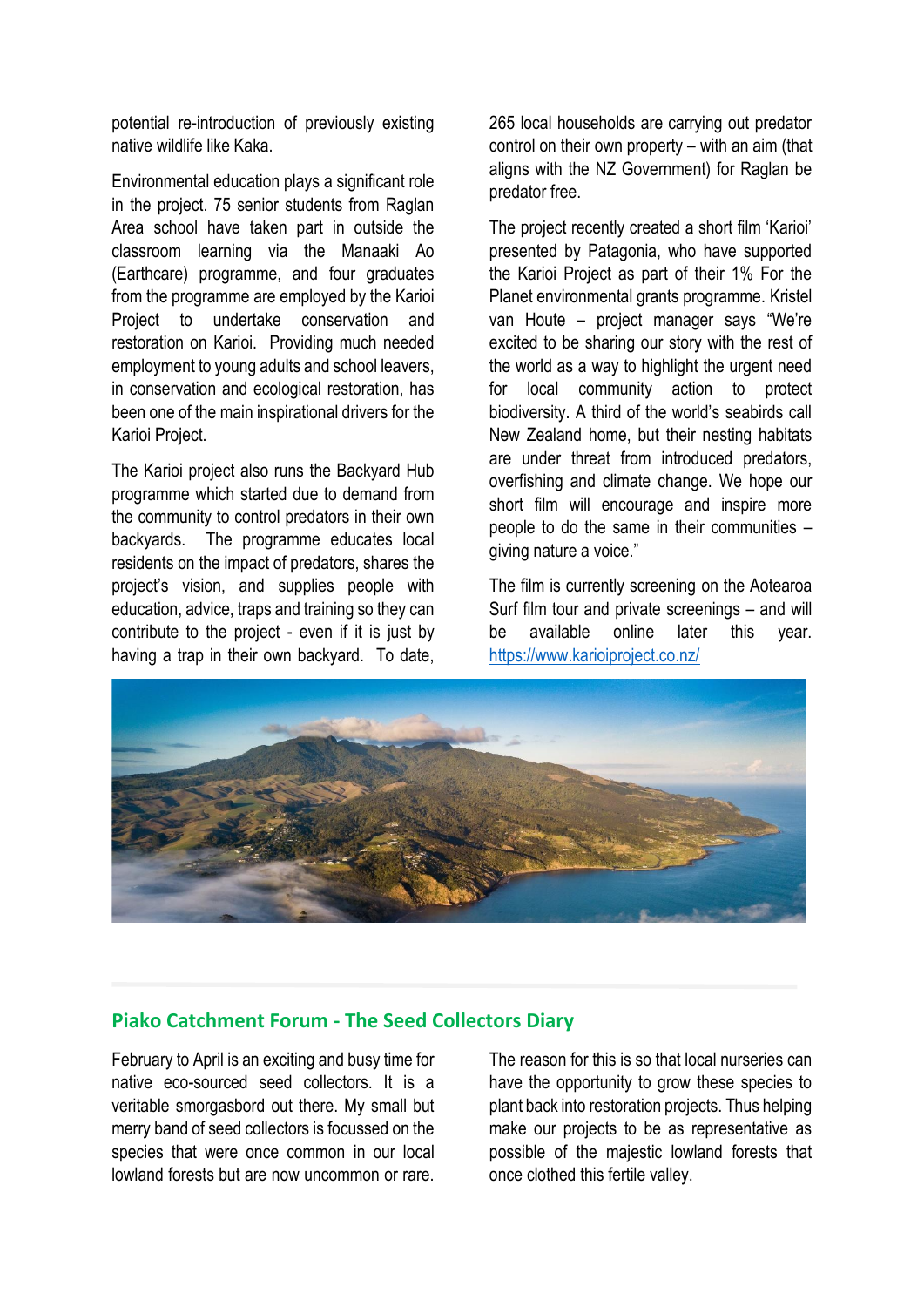Species that we collected in February were mataī, pokaka, aruhe (Coprosma areolata) hukihuki (Swamp coprosma or Coprosma tenuicaulis) and poataniwha (Melicope simplex). An interesting fruit that you can see on the forest floor at Te Miro Waterworks Rd Reserve at the moment is the kōhia or NZ native passionfruit. Sadly this is not tasty like the cultivated passionfruit. Kōhia is a climber and produces stunning tarzan like vines hanging from the canopy.

A species we were hoping to collect around now is the mighty rimu. Rimu are very hard to find seed on in the forest because the foliage where the fruit hides is very high and out of reach so the birds eat it all. We have found that 'paddock stranded' Rimu can be a great source of seed because their foliage is dense right down to grazing height. But the big challenge with collecting Rimu seed is that Rimu are a species that tend to fruit very heavily every few years with little fruit in the intervening years. This is called masting. Things were looking very promising a few weeks ago with lots of the tiny cones developing. However a recent progress check showed virtually none left. We don't know exactly what caused the cones to drop off prematurely. Fingers crossed for next year!

On a much brighter note, we made a surprising discovery beside the Waitoa River of a fruiting specimen of Rohutu (Neomyrtus pedunculata). This once common shrub is now rarely spotted in the Waikato. It is a member of the Myrtle family along with iconic indigenous plants like pōhutukawa, rātā, swamp maire, manuka, kanuka but also exotics like the eucalypts and the feijoa. With the arrival of the very damaging

myrtle rust all our native myrtles are now considered to be threatened.

We were lucky enough to find two other smaller specimens of Rohutu nearby and gathered fruit on three occasions over a couple of weeks as they ripened. The seeds have been sown and we must now wait to see if they germinate. If we are lucky enough to grow some plants we will prioritise establishing a small colony in our gully restoration so that we can more easily gather seed in future to be shared with local nurseries. This should greatly improve the chances of this species surviving in our region. - Our Seed Collector - Jude Tisdall

DoC resources are available at: https://www.doc.govt.nz/get-involved/run-aproject/restoration-advice/native-plantrestoration/

Neomyrtus pedunculata photos care of nzcpn.org.nz



*Kōhia fruit.*

### **The Friends of Waiwhakareke - Waiwhakareke Natural Heritage Park Update**

As volunteers we have been working at the Park since the first plantings back in 2004. So it was incredibly exciting to find near the lake, a

kahikatea covered in its multi-covered fruit and cabbage trees and swamp mairi beginning to flower. This is evidence that the Park and Nature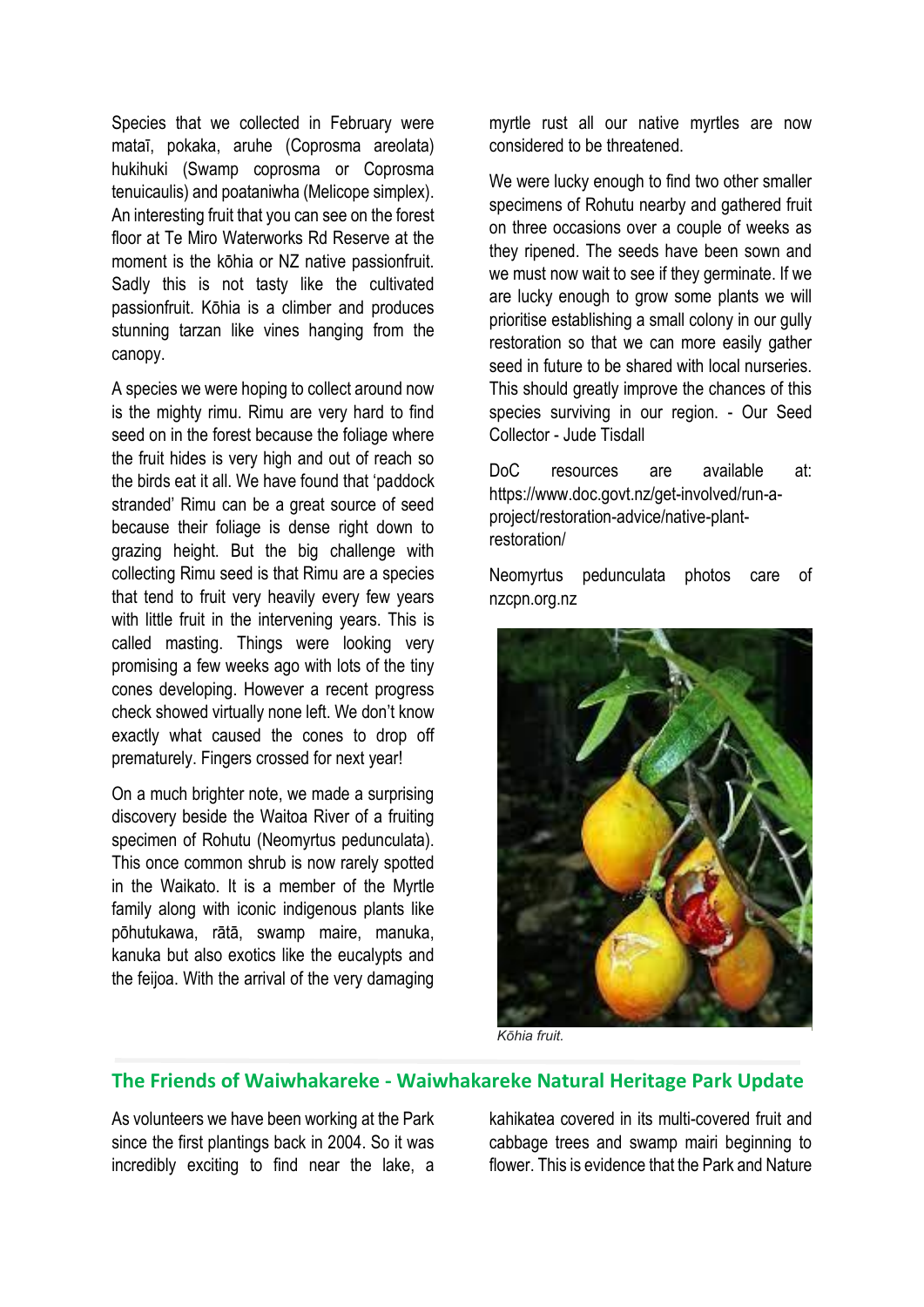are taking over the regeneration process for us. Looking across to the earthworks shows a very different picture

We will continue to release plants so they do not suffocate under the summer grasses until the planting season starts with Arbor Day in early June.

So please join us:- Saturday 24th April and 29th May, 2021, 9am to noon. Meet Brymer Road opposite the Hamilton Zoo. Bring sturdy footwear, hat, raincoat and morning tea.

For more information: FriendsOfWaiwhakareke@gmail.com or [our](https://www.facebook.com/waiwhakarekenaturalheritagepark/)  [Facebook.](https://www.facebook.com/waiwhakarekenaturalheritagepark/) Catherine Smith for Tui 2000 Inc



#### **Pirongia Te Aroaro o Kahu Restoration Society Update**

Only two decades ago, kōkako were at the very brink of extinction. The introduction of mammalian pest species to Aotearoa New Zealand saw numbers dwindle down to about 300 breeding pairs in the late 90's. Many other native species perished, and we got very close to saying goodbye to this beautiful taonga species forever.

Thankfully, a concerted effort across DoC, iwi, scientists, environmentalists and community groups rewrote the prognosis for kōkako. There are now around 2,000 breeding pairs nationally - a milestone celebrated in a special ceremony at Pureora Forest last March.

Pirongia Te Aroaro o Kahu Restoration Society has been part of this incredible mahi, looking after kōkako at two sites: Mt Pirongia and Okahukura Valley in Northern Pureora. And we couldn't be prouder of the efforts of all our amazing volunteers who have helped make this

happen. This season on Mt Pirongia alone we have had 20 chicks successfully fledge so far (all our fingers and toes are crossed for more!). This just goes to show that with dedication and hard work, anything can happen.



*Ecologists Dave Bryden and Amanda Rogers banding a kokako chick whose parents were also hatched on Mt Pirongia. Photo credit: Tom Davies*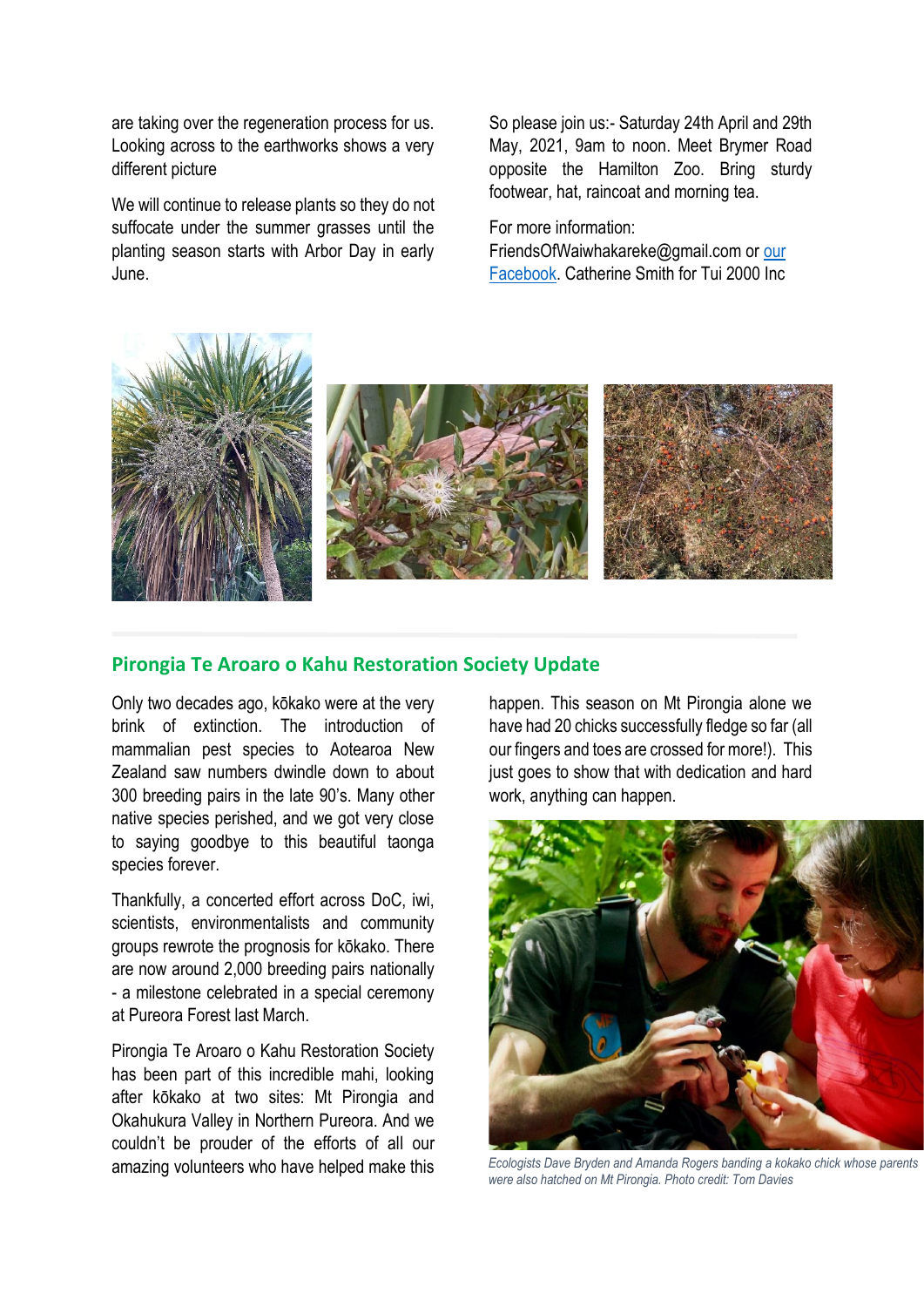We will be involved in an upcoming a titipounamu/rifleman translocation to Maungatautari, and a census of the Okahukura kōkako population. Our educational programme is also gaining momentum, with interest from a number of local schools. Most recently, our volunteers Brian and Joanne hosted Berkley Normal Middle School from Hamilton on an excursion up on the maunga where the work of the Society was demonstrated. New volunteers are always welcome – please complete the form at [https://www.mtpirongia.org.nz/join-us.](https://www.mtpirongia.org.nz/join-us)

#### **Owhango Alive – Predator Free 2050 Trap Giveaway**

Owhango Alive are stoked to have been successful in their application to Predator Free 2050 for 15 AT220 traps, plus 10 more DOC 200 traps. These will be added to the 263 traps already operating in and around the Ohinetonga Scenic Reserve, many of which have been provided by DOC Tongariro. The DOC 200 is the type used in the boxes set up along the trails to catch stoats and rats. These traps are checked and emptied weekly by volunteers. "The beauty of the AT220's, for us, is the fact that they don't need to be checked so frequently, as each time the mechanism is triggered, it resets itself. These traps only need their bait refilled and their batteries checked a few times a year. We are very lucky to have them." Explained Sally Lashmar, one of Owhango Alive's hard working volunteer organisers.

"The support from Predator Free 2050 and DOC Tongariro has made such a difference to our endeavours to protect the flora and fauna of our area, with growing populations of forest birds in the bush and whio on our stretch of the Whakapapa River." she said.

These new traps will be used to fill any gaps in the Ohinetonga Scenic Reserve and surrounding area, hopefully continuing to keep predator numbers as low as possible. For Owhango Alive, the goal is to keep the forest and its dwellers safe and vibrantly alive and the support from Predator Free 2050 and DOC greatly assists their programme.



A few of our volunteers with our new traps. From left to right: Lesley Aitken, Carol O'Donnell, Doreen Leahy, Heather Morrell, Sally Lashmar, David Johnston, Brenda Martin, Annemie Peeters, Rob Peeters, Merv Aitken. Photo by Marion Johnston

### **Landcare Trust – Volunteers Helping Volunteers**

Nardene Berry, Waikato Regional Coordinator for the NZ Landcare Trust, put a request out recently via the Te Awamutu Courier for more help to clear the tracks around North and South lakes, Rotopiko, so the volunteer trappers who check the traps there could keep going. Over spring and summer the weed growth was so vigorous, some of the traps got overgrown and couldn't be found, and the trappers could not get access to the traps as it was too hazardous.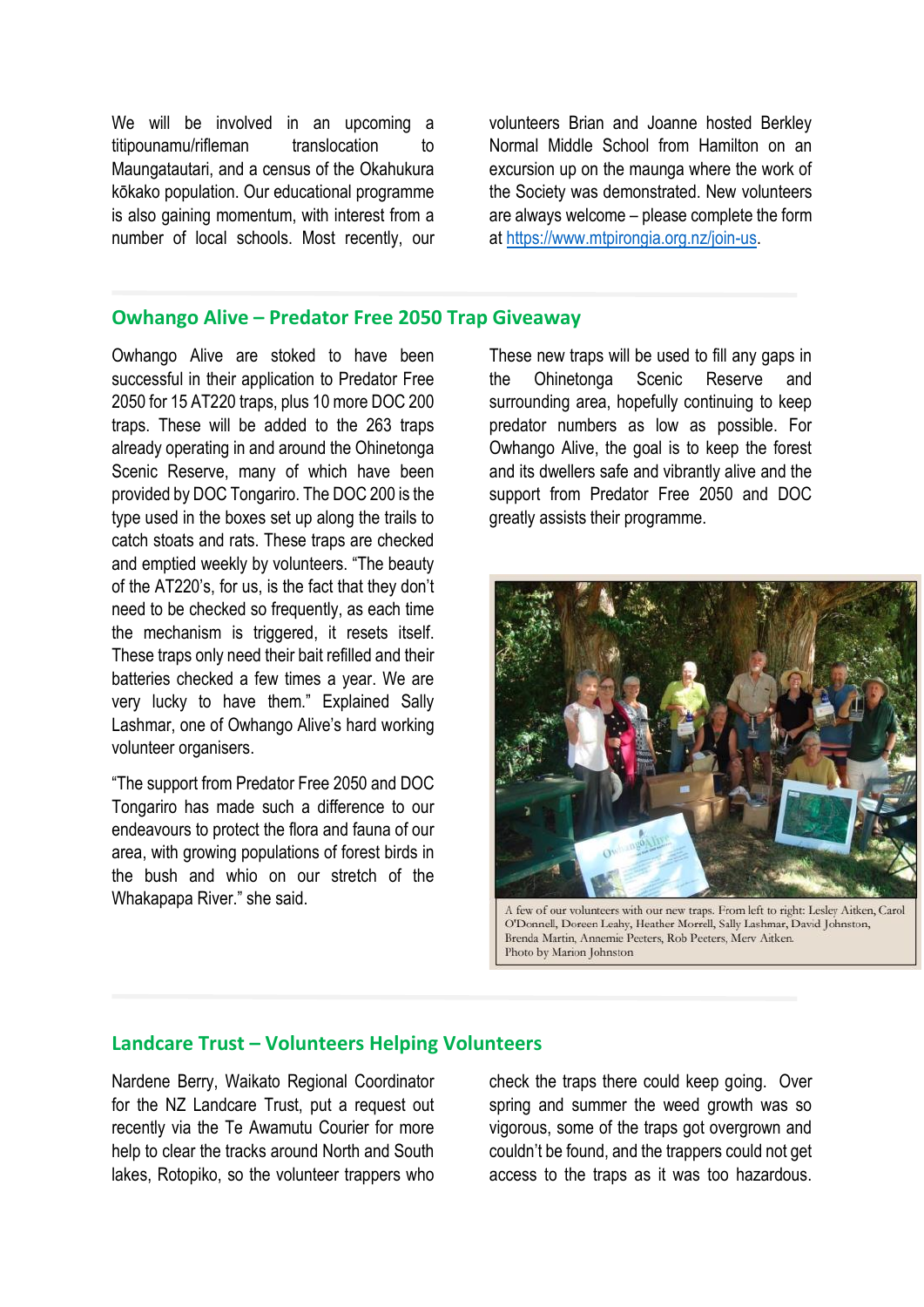Directly after the article in the paper (25th February 2021), Alice Downs from the Church of Jesus Christ of Latter Day Saints got in touch to offer a team of volunteers to assist in this work, which was gratefully accepted.

On Saturday 17th April, eight volunteers from the Church of Jesus Christ of Latter Day Saints came and assisted Nardene and Brian Gordon – one of the original volunteer trappers – who bought his scrub cutter to clear the long grass around South lake, and four other volunteers from Hamilton Fish and Game, who worked around North lake. Great progress was made on clearing the tracks, which will now enable the volunteer trappers to get back to finding, and then checking, clearing and rebaiting the traps again.

Nardene was extremely grateful to the volunteers for giving up their Saturday morning to help assist the great work that is already happening around South and North lake to protect the native birds from pest animals. If any other groups or businesses would like to undertake some community service for their local community, do get in touch and we can make it happen. Nardene Berry, NZ Landcare Trust: nardene.berry@landcare.org.nz

More about the trapping work around Rotopiko lakes complex here: [https://www.landcare.org.nz/current-project](https://www.landcare.org.nz/current-project-item/rotopiko-community-pest-control-project)[item/rotopiko-community-pest-control-project](https://www.landcare.org.nz/current-project-item/rotopiko-community-pest-control-project)



*Volunteers from the Church of Jesus Christ of Latter Day Saints and Nardene after a good morning's weeding work. Photo credit: Susan Emmitt.* 

#### **Pūkorokoro Miranda Shorebird Sanctuary - Godwit Project Update**

March sees us back in that exciting time of year when our Arctic migrant birds take off on their journey North. We may have been thwarted (yet again) in catching Pacific Golden Plovers last week by a combination of Covid, earthquakes and tsunami warnings, but Phil Battley did succeed in getting satellite transmitters on two Red Knots.

On Monday 8th March we were delighted to see the first groups of godwits set off. We had gathered at the bird hides in the afternoon and waited patiently as the flock slept for an hour in the bay. Suddenly at about 4.30pm, fifty or so godwits started chattering and very quickly they were underway, heading north up the Firth of Thames. They were buffeted by strong SW winds (as shown in map at left) but we watched them climb higher and higher until they were lost from sight.

The rest of the birds slept on, allowing us to read a few more flags until at around 5.30pm the whole lot were disturbed by something and took to the air. This was the cue for a further fifty birds to leave and head north, once again climbing as they headed up the Firth. And with that Northward Migration 2021 for Pūkorokoro Miranda was underway. On Tuesday evening there were three further departures, and one on Wednesday evening. All up nearly 400 godwits have been seen departing. There are, however,